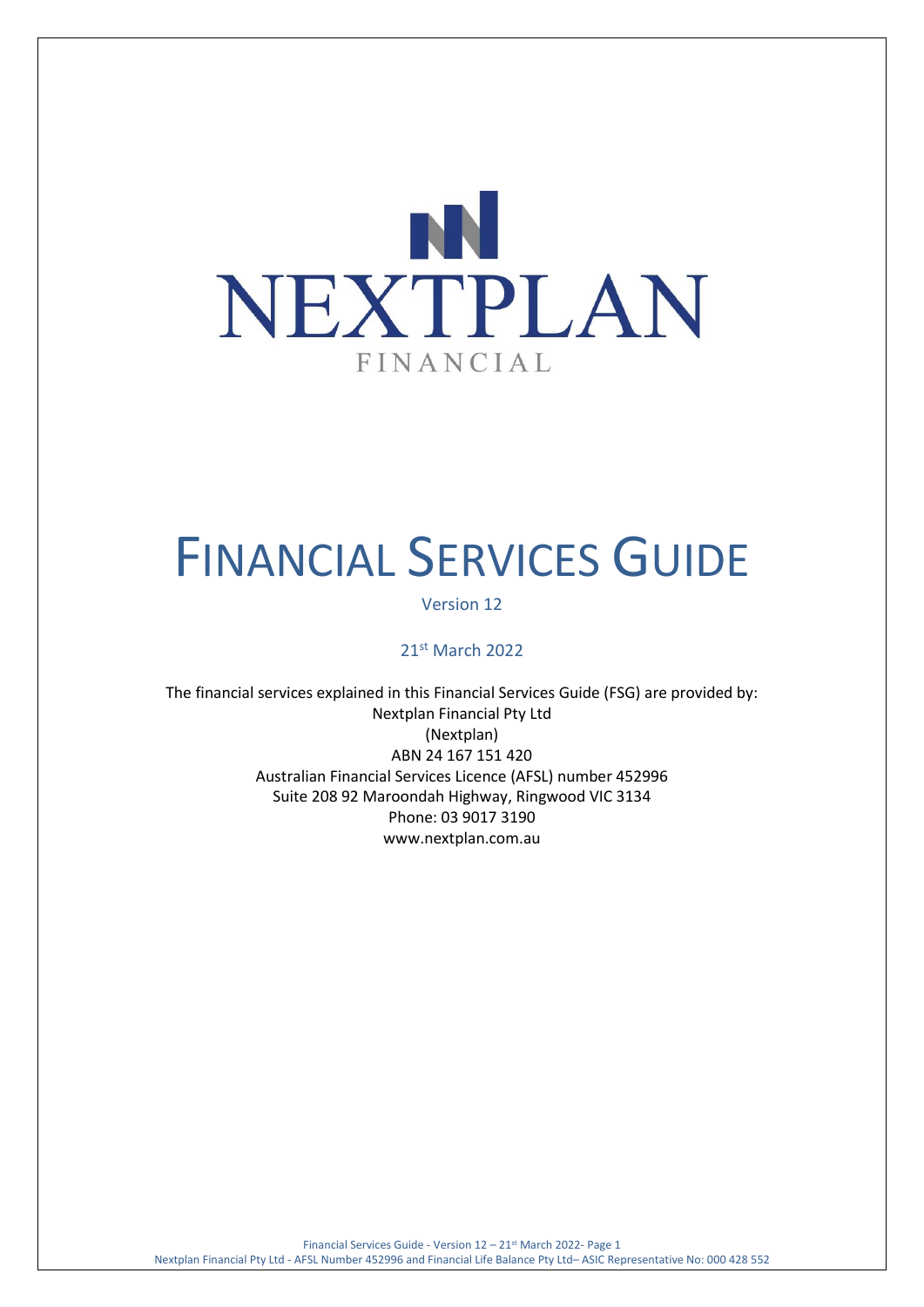## FINANCIAL SERVICES GUIDE

## Part One – Licensee Profile

## Version 12 – 21st March 2022

This document has two parts being the 'Licensee Profile' and the 'Authorised Representative Profile'. Both parts should be read in conjunction so that you, our client, have a full understanding of the services being offered.

#### **Not Independent**

According to the Corporations Act, there are specific criteria by which an adviser is allowed to call themselves either "independent", "unbiased" or "impartial".

As Nextplan allows its authorised representatives to accept commissions from life insurance companies as part of their remuneration, Nextplan cannot claim that it is independent.

Please be aware though, that Nextplan:

- Does NOT allow advisers to accept payments in the form of a bonus for a volume of business placed with a financial institution:
- Does NOT have ANY restriction in relation to financial products, except those imposed by us, whereby we insist on limiting the range of products on offer to hold the designation of the two highest ratings of a recognised research house: and
- Does NOT allow advisers to create any conflict of interest due to a connection with an issuer of financial products that could reasonably be expected to influence the adviser in carrying on the business or providing the service.

## Purpose of this Financial Services Guide – Why it's important to you.

This Financial Services Guide (FSG) contains important information for you about:

- Nextplan, your financial adviser and the services we offer you
- How you can contact Nextplan and your financial adviser
- How Nextplan and your financial adviser are paid
- Any potential conflict of interest we may have in the provision of services to you
- Our complaints handling procedures and how you can access them.

You should read this FSG and your financial adviser's 'Authorised Representative Profile', which sets out in detail the terms upon which Nextplan and your financial adviser will provide financial services to you. Nextplan has authorised the distribution of this FSG by your financial adviser.

## Our Commitment to you.

Nextplan recognises that you need to be treated as an individual with specific needs. We will do our utmost to be sensitive and welcoming while giving you honest, appropriate, professional and up to date advice. If you feel that we can serve you better, please let us know.

## FASEA – The Financial Adviser Standard and Ethics Authority:

The Corporations Amendment (Professional Standards of Financial Advisers) Act 2017 established the Financial Adviser Standards and Ethics Authority (FASEA) in April 2017, to set the education, training and ethical standards of licensed financial advisers in Australia.

The Code of Ethics commenced on 1 January 2020, with all Financial Advisers required to adhere to the Code from that day onwards.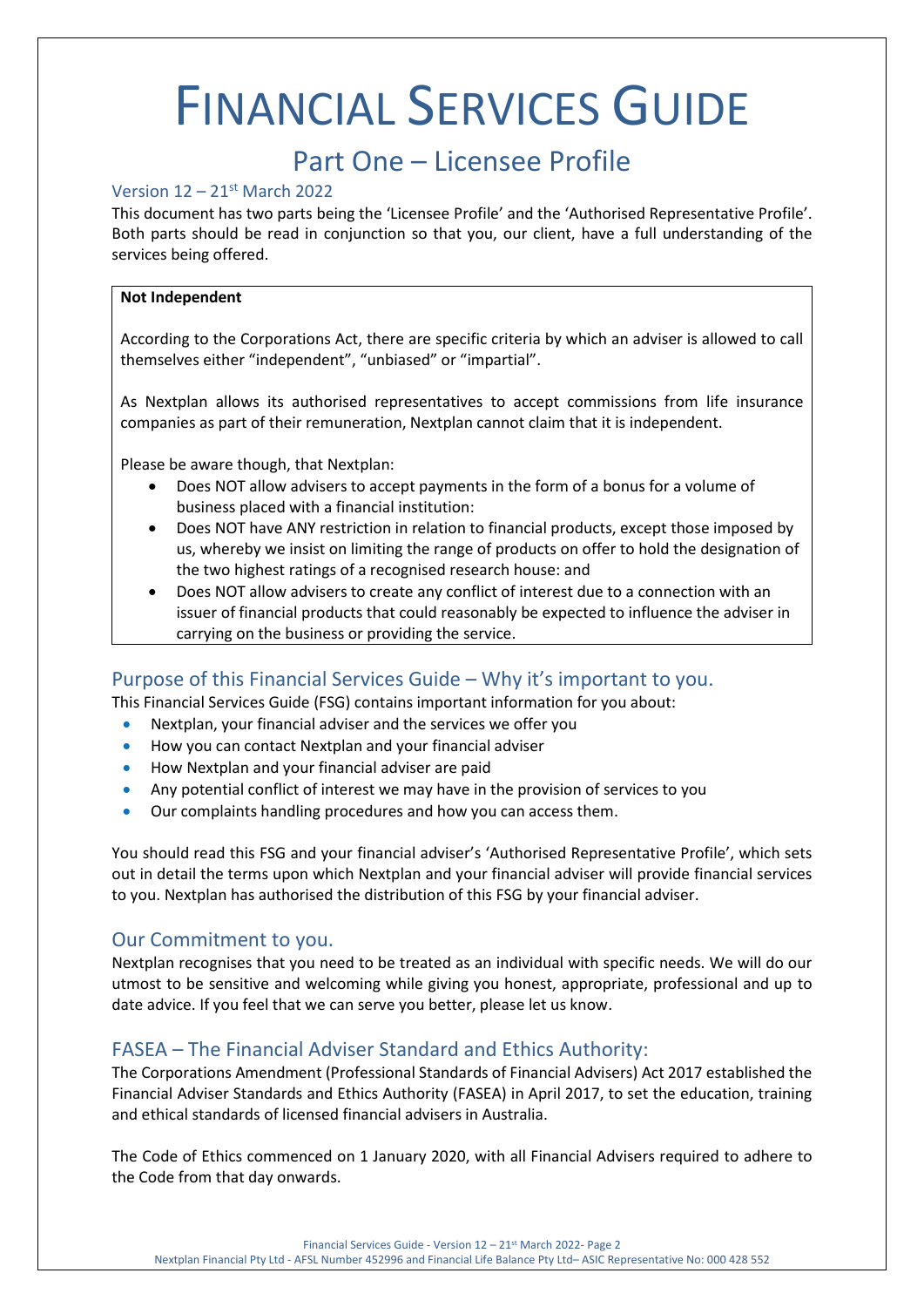At Nextplan we take these standards very seriously and ensure that all our Advisers (also known as "relevant providers"), adhere to all standards within the Code.

Our Values:

All Nextplan Advisers must always act to realise and promote the values of: Trustworthiness Competence Honesty Fairness Diligence

All Nextplan Advisers also act within a framework of twelve standards that underpin all aspects of our advice and services and are demonstrated in our advice to you:

| <b>Ethical Behaviour</b> | Client Care                     |
|--------------------------|---------------------------------|
| <b>Quality Process</b>   | <b>Professional Commitments</b> |

If you would like further information on any aspect of the Code of Ethics or FASEA, please ask your Financial Adviser or contact us.

## Providing financial services to you

In providing financial services to you, your financial adviser may give you personal financial advice. This personal advice will be provided to you in writing in a document called a 'Statement of Advice' (SoA). Its purpose is to place you in a position to make informed decisions about your financial future.

The SoA will explain:

- Your current financial situation, personal circumstances, needs and objectives
- The basis for your financial adviser's recommendations and suggested strategy
- The process used to reach these recommendations and strategy
- How these recommendations and strategy meet your needs and objectives
- Any risks or consequences of accepting the advice that you should know about
- All relevant fees, commissions and other benefits payable as a result of the advice
- Any associations, relationships and conflicts of interest that may impact on the advice given
- Other relevant information.

If your financial adviser recommends that you invest in a specific financial product, they will give you a Product Disclosure Statement or a similar disclosure document such as a prospectus (these documents are referred to here as a PDS). These documents provide important information to help you make an informed decision about whether to invest in a particular product.

It is important for you to understand the information in these documents, so you should carefully read the SoA and PDSs provided to you before making any decision relating to recommended strategies or financial products. If you are unsure about any of the information in the SoA or the PDSs, you should ask your financial adviser to explain it to you.

Where further advice is provided to you in situations where there has not been a significant change in your circumstances, the further advice may be recorded in a Record of Advice (RoA) which is kept on file for seven years. If you wish, you may request a copy of your RoA from your financial adviser by phone, email or post.

If you do not want holistic financial advice, but rather require more specific advice, your financial adviser will tailor the SoA accordingly. Your financial adviser can also provide you with 'no advice' services which we call 'transaction services' or 'execution only services'. You can provide these instructions orally or in writing; however, if you do not obtain personal advice, you face the risk that the financial products you select will not be appropriate to your needs and objectives.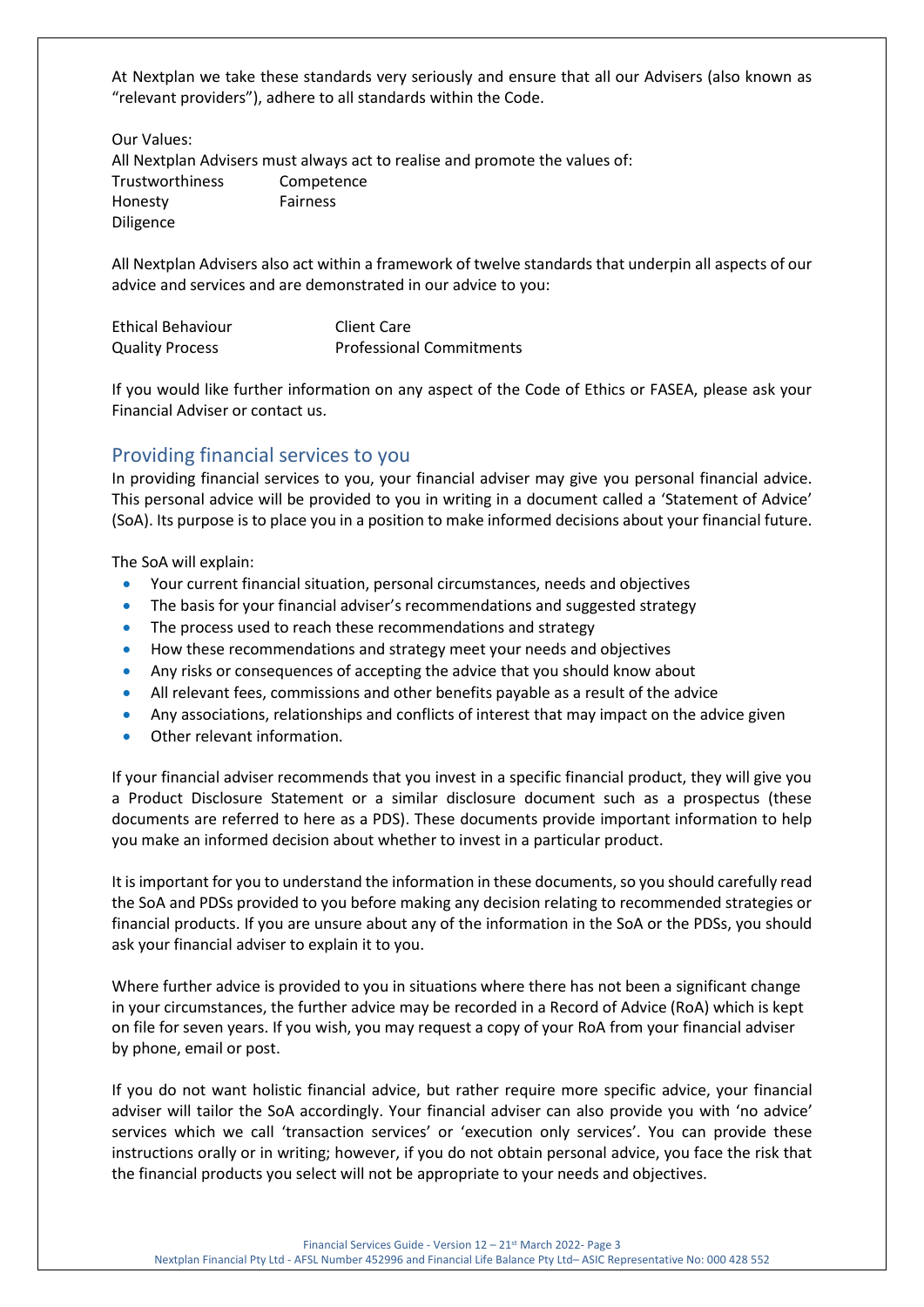## Who is Nextplan Financial Pty Ltd?

Nextplan is an Australian-owned company that is solely focused on Financial Planning. We comprise a team of financial advisers who operate throughout Australia, and who have worked together for many years, providing solutions to our client's financial issues.

Our vision is to be a leading financial planning business based on foundations of honesty, integrity, fairness and objectivity.

We do this by working with client objectives and goals first and foremost, by providing quality advice and solutions that ensure a professional and ethical service experience.

Nextplan holds an Australian Financial Services Licence (number 452996) issued under the Corporations Act 2001 (Corporations Act).

Nextplan provides financial planning services through its financial advisers and their financial planning practices located across Australia. Nextplan financial advisers are authorised representatives of Nextplan under the Corporations Act.

Your financial adviser may be an employee of a financial planning practice, which may also be a corporate authorised representative of Nextplan. These relationships will be explained to you in more detail in the Authorised Representative Profile part of this FSG. When authorised financial services are provided to you by Nextplan financial advisers and their financial planning practices, they are provided to you on behalf of Nextplan.

## Financial services and products provided by Nextplan

## What financial services can your adviser provide?

Nextplan's Australian Financial Services Licence authorises Nextplan to provide financial services by providing advice about and arranging for a person to deal in:

- Deposit and payment products limited to Basic deposit products and Deposit products other than basic deposit products
- Debentures, stocks or bonds issued or proposed to be issued by a government.
- Life products including Investment life insurance products and Life risk insurance products
- Interests in managed investment schemes including investor directed portfolio services
- Retirement savings accounts products
- **Securities**
- Superannuation.

This enables Nextplan to provide you with services in the following areas:

- Financial planning
- Investments (including managed funds and shares)
- **Superannuation**
- Personal life risk insurance
- Retirement strategies
- Savings and wealth creation and protection
- Estate planning
- Social security
- Ongoing review services
- Transaction/execution only services.

As an authorised representative of Nextplan, your financial adviser may only be authorised to provide some of these services to you. The Authorised Representative Profile part of this FSG (Part 2) outlines the financial services that your financial adviser is authorised to provide on behalf of Nextplan. You should read the Authorised Representative Profile carefully and if you have any questions, you should discuss them with your financial adviser in the first instance, or with Nextplan.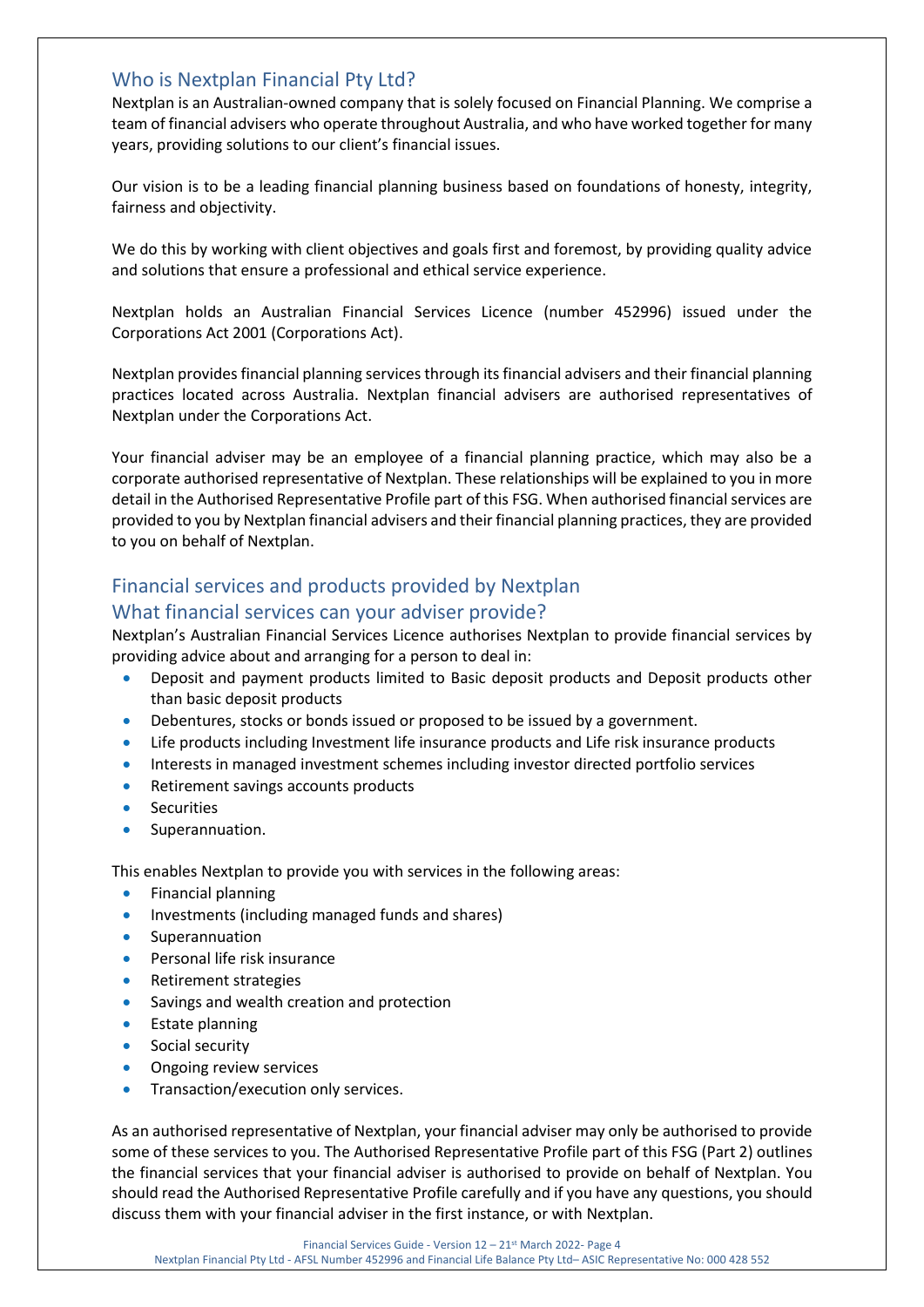## What services and products are not provided by or on behalf of Nextplan?

Your adviser is only authorised to provide the services outlined in the Authorised Representative Profile in their capacity as an authorised representative of Nextplan and is **not** authorised to provide any other services on behalf of Nextplan as authorised representative or as an agent or in any other capacity (i.e. as employee or contractor). Examples of services that are **not** authorised include:

- Products that are not on Nextplan*'s* Approved Product List
- Accounting services
- Legal advice
- Taxation advice
- Mortgage origination services
- General insurance services
- Direct property services
- Foreign exchange advice
- Advice on collectables, including art.

If your financial adviser or their associates provide any of these services to you, it is important for you to understand that these services are not provided on behalf of Nextplan in any capacity and Nextplan is not responsible for any of them.

## Why do you need to provide us with information?

We have an obligation under the Corporations Act to seek information from you for the purposes of providing personal financial advice. It is up to you to specify how you wish to provide us with this information and instruct us accordingly. Information and instructions can be provided to us in writing by telephone, post or email. It is in your interests to provide us with all relevant information about your personal and financial circumstances so as to assist us to assess your situation and be able to make suitable recommendations.

How we protect your privacy is outlined in our Privacy Policy. This is referred to later in this FSG.

## Remuneration received by Nextplan and your financial adviser for financial services provided to you

Nextplan allows its financial advisers flexibility in agreeing with their clients how they are remunerated for services provided. In this regard you may agree to pay your financial adviser a fee for service; or you may agree to commission being paid to your financial adviser by the platform or product provider; or you may agree to a combination of both.

## 1. Fee for service.

Your financial adviser may charge you fees for services based on an hourly rate, a fixed dollar amount, the value of funds invested or a combination of these methods. The payment method and frequency can be agreed between you and your financial adviser.

## 2. Other forms of Remuneration.

On 1 July 2013 new 'Future of Financial Advice' legislation (FOFA) came into effect, which prohibits Nextplan and its authorised representatives from accepting 'conflicted remuneration', subject to certain exceptions. Under FOFA, 'conflicted remuneration' is any benefit, monetary or non-monetary, that could reasonably be expected to influence the choice of financial product recommended or the financial product advice. This includes commissions, bonuses and rebates, and most volume-based benefits, but there are some exceptions, such as remuneration for retail life insurance products. Nextplan and your financial adviser do not receive any conflicted remuneration.

Upfront remuneration may be paid to Nextplan by the issuer of the relevant financial product that has been recommended by your financial adviser. The payment may be paid by the product provider and deducted from the initial amount you have invested or based on the insurance premium you have

Financial Services Guide - Version 12 – 21st March 2022- Page 5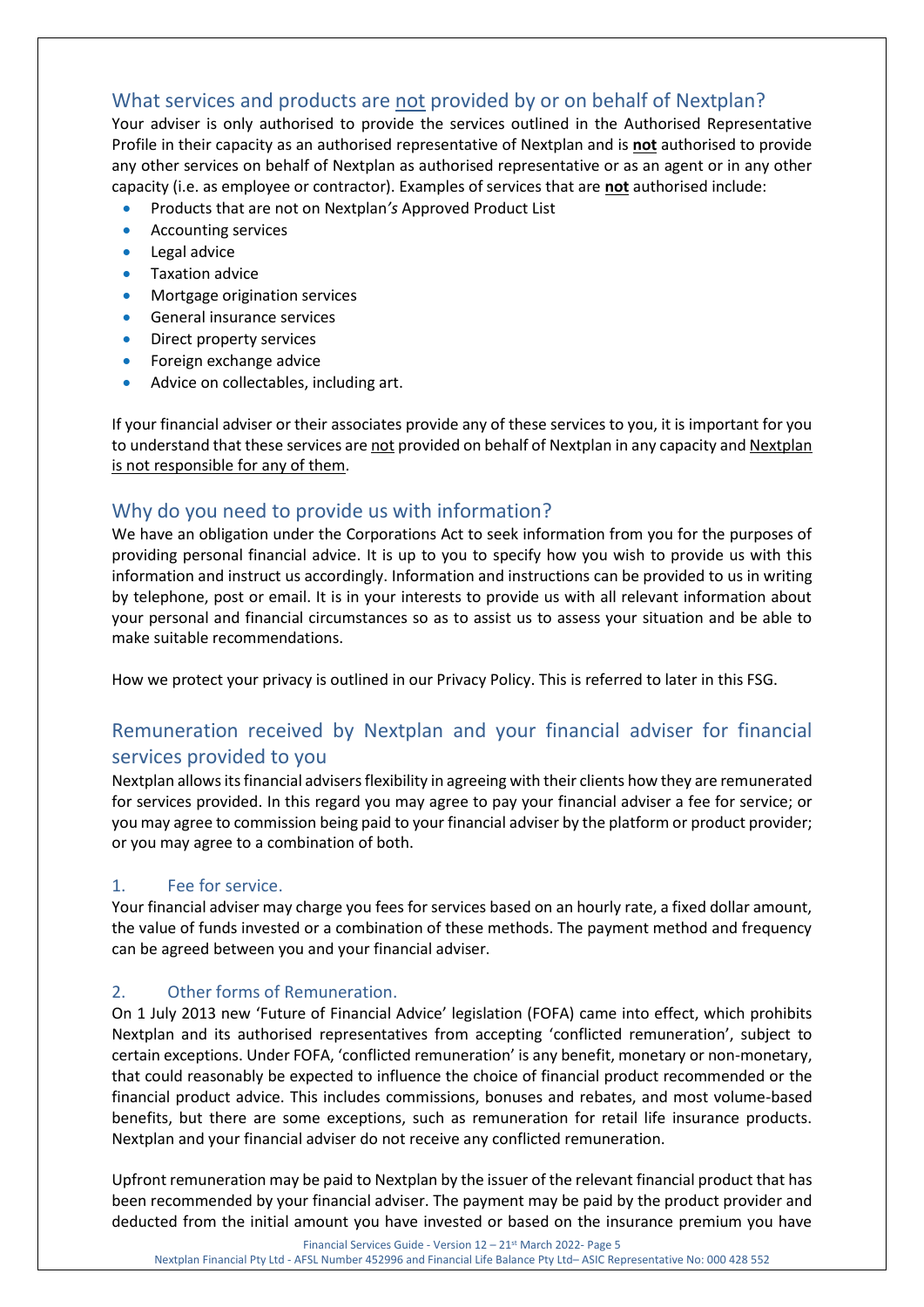paid. The actual amount of upfront remuneration will vary depending on the product and may be agreed with your financial adviser. Upfront remuneration can be up to 2% of the value of the initial investment in an investment product and for insurance products it can vary from 0% to 66% of the first year's premium. For example, if you invested \$100,000 in an investment product, the upfront remuneration could vary from \$0 to \$2,000 and if you pay a premium of \$1,000 for an insurance product, the upfront remuneration can vary from \$0 to \$660.

Ongoing remuneration may also be paid to Nextplan by the product provider for the period that you hold the investment. This is intended to remunerate your financial adviser for the ongoing support that you receive in relation to that investment or insurance policy. Ongoing remuneration rates commonly vary between 0 and 2% per annum of the total funds invested in an investment product and for insurance products between 0 and 33% of the annual premium.

On 1st January 2020, the FASEA Code of Ethics came into effect as outlined earlier in this document and requires that each client must give free and informed consent to all benefits that your adviser will receive including fees for services that may be charged.

## 3. Other fees

Referral fees and rebates may also be paid to your financial adviser or their Corporate Authorised Representative. If any are relevant to your financial adviser, then details will be provided in either the Authorised Representative Profile part of this FSG or outlined in your SoA.

## 4. Alternative forms of remuneration

Your financial adviser may receive alternative forms of remuneration from time to time. Nonmonetary benefits worth more than \$300 are considered 'conflicted remuneration' under FOFA unless they are covered by an exception (e.g. for training and education). Receipts of non-monetary benefits worth between \$100 to \$300 will be recorded by Nextplan in a register at least each quarter, in line with the FSC/FPA Industry Code of Practice on Alternative Forms of Remuneration in the Wealth Management Industry. Alternative remuneration registers are maintained by fund managers, IDPS (platform) providers, financial advisers and licensees. Nextplan's register is available to you for inspection at Nextplan*'s* offices within 7 days of your request.

## 5. Where are details about remuneration disclosed?

If you receive personal advice from your financial adviser, they will tell you in the SoA about any remuneration and any other benefits that Nextplan or the employer financial planning practice or the financial adviser may receive from the issuer of a financial product and, where possible, in actual dollar amounts. Details are also in the Authorised Representative Profile part of this FSG.

#### 6. How is remuneration administered?

The invoices that you will receive in relation to the fees charged will be issued either by your financial adviser or their employer financial planning practice on behalf of Nextplan. All fees must be paid to Nextplan, as licensee, and are then paid to your financial adviser, subject to the terms of any agreement between your financial adviser or their employer and Nextplan.

## Relevant associations and relationships of your financial adviser and Nextplan

Your financial adviser will usually be the principal or an employee of a financial planning practice or partnership that is authorised to provide financial services on behalf of Nextplan*.* In most cases that employer practice or partnership will be unrelated to Nextplan; however, in some cases the practice may be a shareholder of Nextplan in which case they are an associate of and may potentially share in any profits of Nextplan.

Nextplan has relationships with different organisations that help Nextplan and our advisers in different ways. This support may include subsidising training events and conferences by way of sponsorship. These sponsors may change from time to time.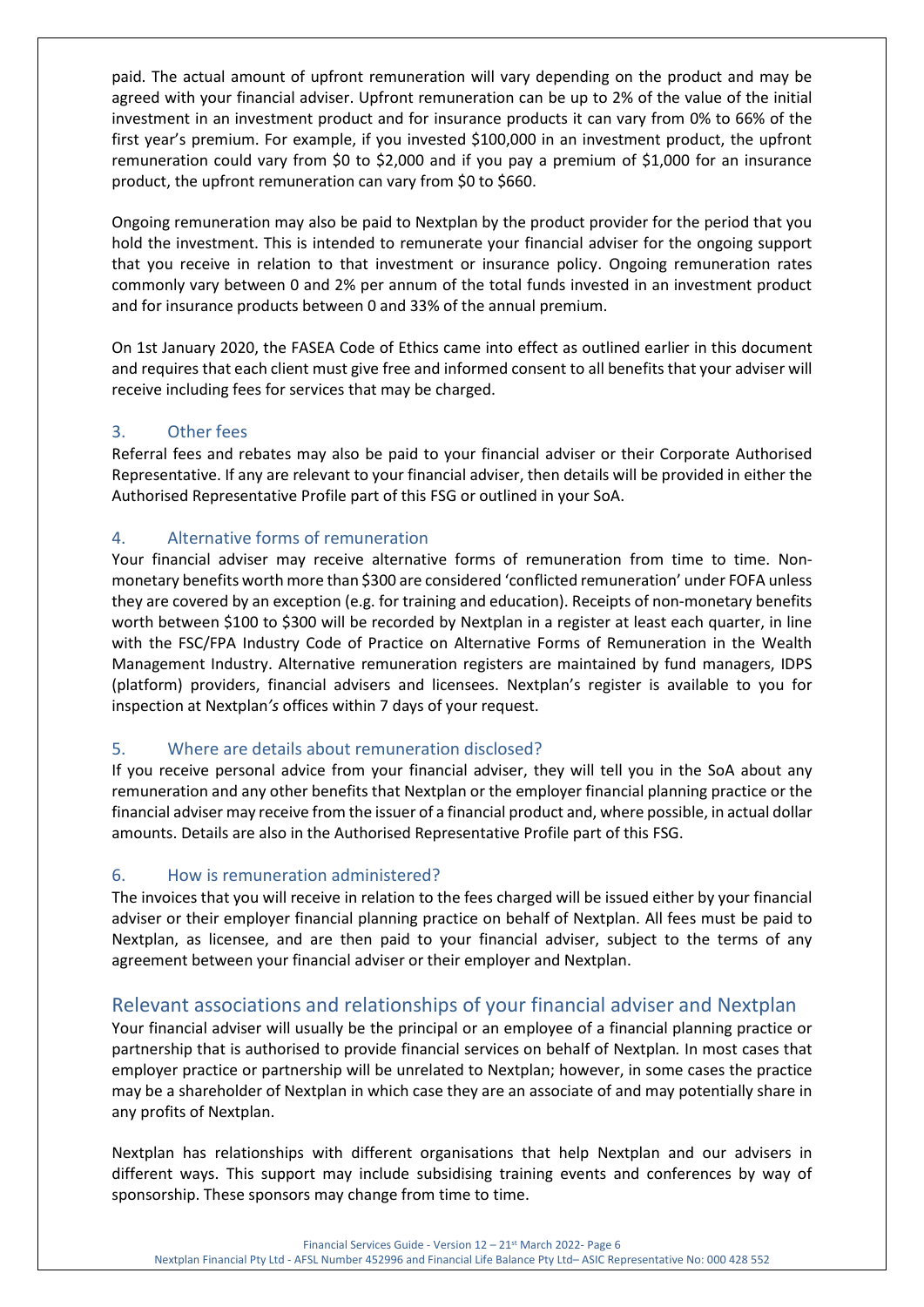Some Nextplan financial advisers may have referral arrangements with other professionals. In some circumstances, referral fees may also be paid. General information will be included in the Authorised Representative Profile (if relevant), with more specific details in your SoA.

## How do we protect your privacy?

The privacy of your personal information is important to us. We have systems and processes in place to protect your privacy.

We need to collect personal and financial information to administer our client relationships and provide you with appropriate products and services. For example, we may need to provide information to fund managers, platform operators and insurance providers for the purpose of giving effect to your financial plans. We also need to collect copies of identification material to meet our obligations under the Anti-Money Laundering and Counter-Terrorism Financing Act 2006. Unless you tell us you do not want us to send you information on products and services, we may use your personal details to send you information on products and services. We will not sell your information to third parties. You can access the information that we hold about you on request. For detailed information on how we handle your personal information and to whom this information will be provided, please read our Privacy Policy by requesting a copy from your financial adviser.

## What if you have a complaint?

We follow the 'client first' principle and pride ourselves on the quality of our service; however, even with the best of intentions, there is the possibility of disagreement or dispute with you about our services.

If you have any complaint about the services provided to you, we want you to tell us as soon as you can, and we will endeavour to resolve it as quickly as possible.

If at any time you have any complaint about the services provided to you, you should take the following steps:

- 1. Please first contact your financial adviser and discuss your concern.
- 2. They will acknowledge your complaint within 24 hours or as soon as possible after lodging this complaint.
- 3. Hopefully, your financial adviser will be able to rectify the problem. If for any reason your concern is not resolved to your satisfaction within five business days, you should write a letter or email setting out the problem to us at the following address:

The Senior Compliance Manager Nextplan Financial Pty Ltd Suite 208 92 Maroondah Highway, Ringwood VIC 3134 Email: [compliance@nextplan.com.au](mailto:compliance@nextplan.com.au)

- 4. Nextplan will investigate and seek to resolve your complaint within 30 days from when we receive the notification.
- 5. If, after 30 days, we have been unable to resolve your complaint to your satisfaction, you may address your complaint to the Australian Financial Complaints Authority at the following address:

Australian Financial Complaints Authority GPO Box 3 Melbourne Vic 3001 Ph: 1800 931 678 Email: [info@afca.org.au](mailto:info@afca.org.au)